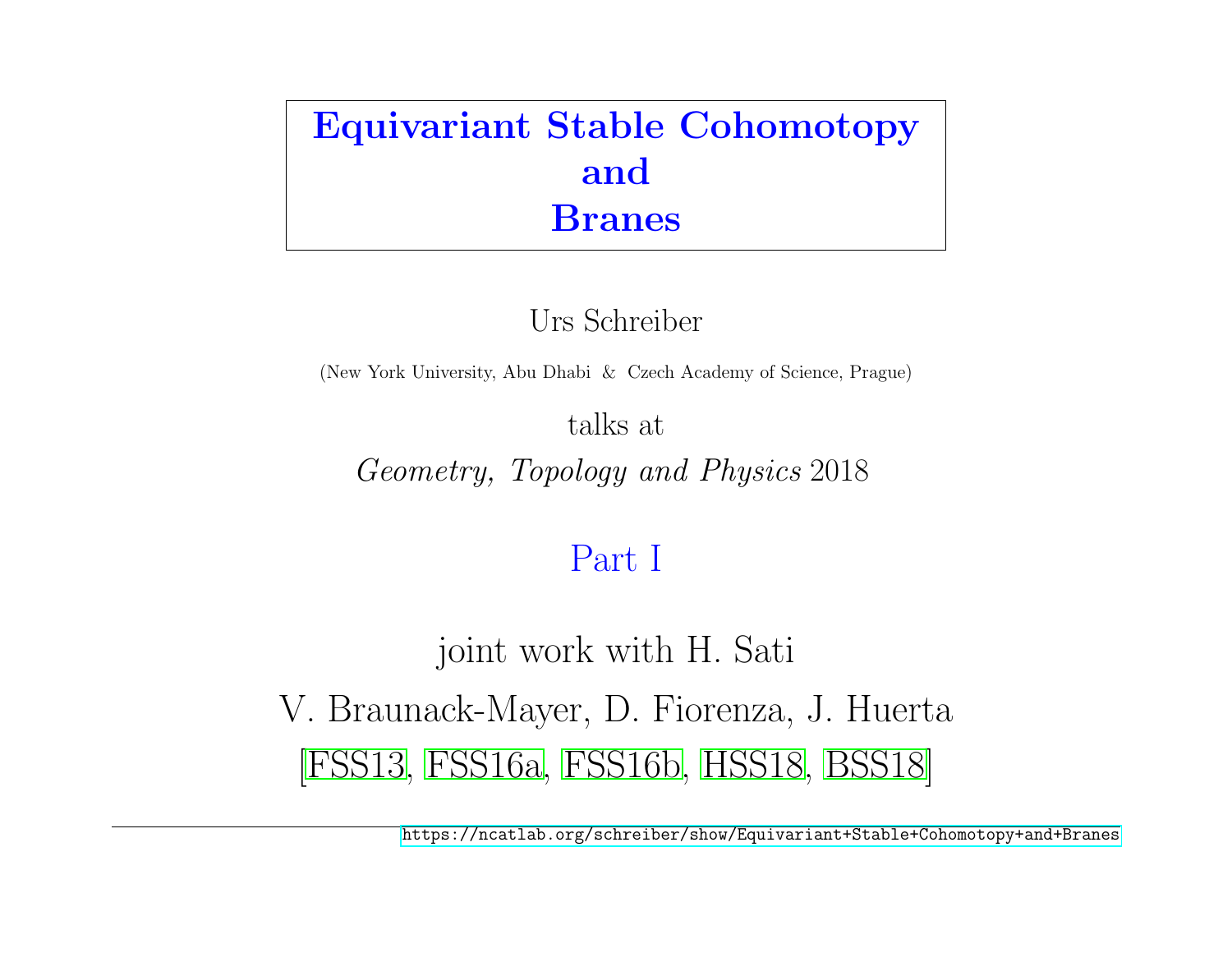## What is... a [brane?](https://ncatlab.org/nlab/show/brane)

| Folklore offers patchy answers:                     |                                          |
|-----------------------------------------------------|------------------------------------------|
| aspect of branes                                    | mathematical<br>formalization            |
| 1. Macroscopically:                                 | singular solution to higher-dim.         |
| <i>solitonic</i> or <i>black</i> branes             | super-gravity equations                  |
| 2. Microscopically:                                 | Green-Schwarz-type sigma-model           |
| <i>fundamental</i> or <i>probe</i> branes           | on super-gravity background              |
| 3. Via brane charge:                                | cocycle in                               |
| <i>bound states</i> or <i>reaction products</i> of  | $(twisted, equivariant, differential, )$ |
| brane/anti-brane creation/annihilation              | generalized cohomology                   |
| specifically for D-branes (only) there is one more: |                                          |

| 4. String theoretically:              | boundary state |
|---------------------------------------|----------------|
| <i>endpoint</i> loci for open strings | in 2d SCFT     |

Open problem: Unify this to one coherent theory of branes.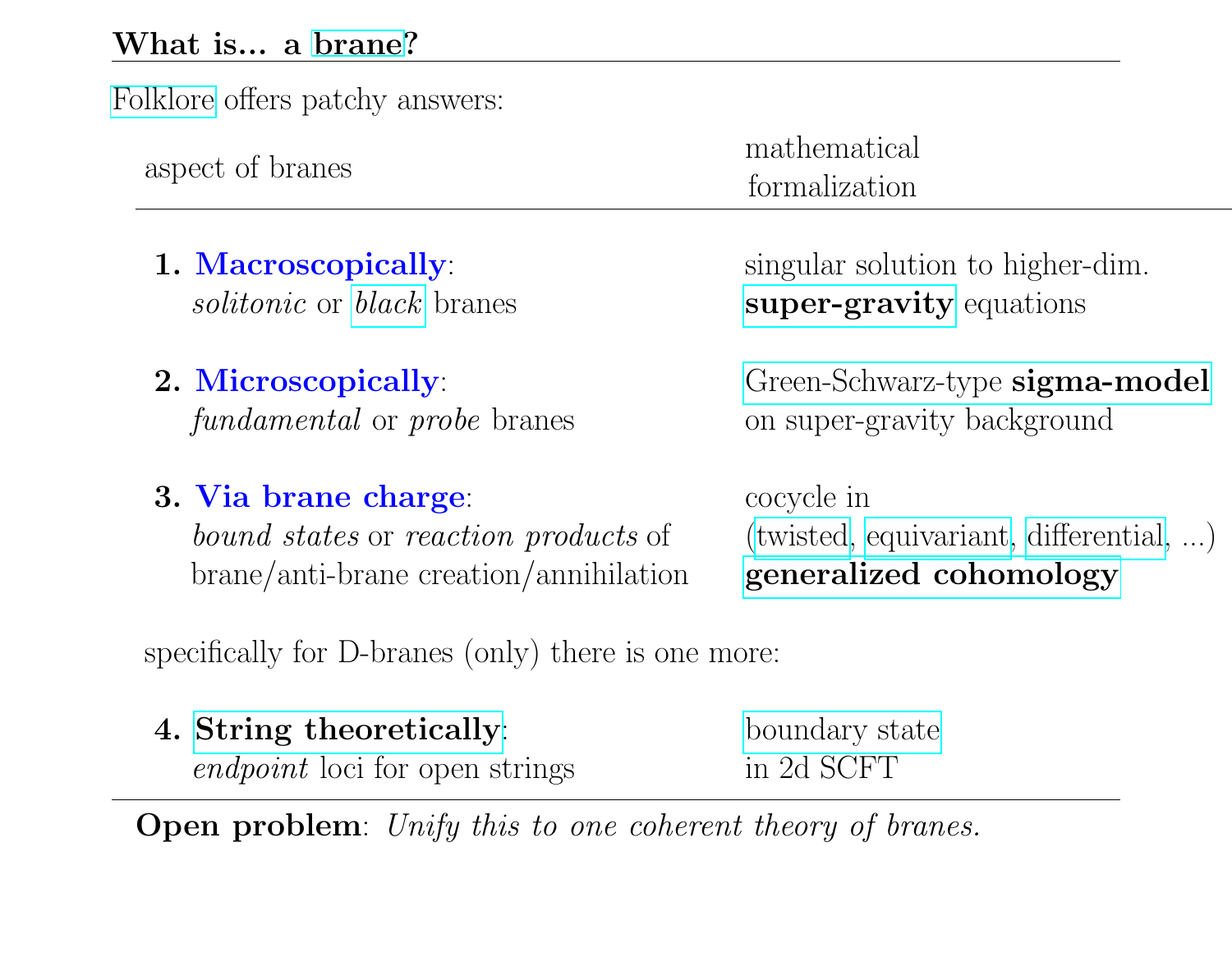## Branes in point-particle physics:

(classical)

## What is... an electric/magnetic monopole?

1. **Macroscopically**: [extremally charged black hole:](https://ncatlab.org/nlab/show/extremal+black+hole)



$$
\Sigma_1 \xrightarrow{\phi} X \xrightarrow{F} K(\mathbb{R}, 2) \qquad \text{subject to Lorentz force} \quad \iota_v \nbrace_{\text{tangent} \atop \text{vector}}^{p}
$$

3. Via charge: [Dirac charge quantization](https://ncatlab.org/nlab/show/Dirac+charge+quantization) magnetic charge/first Chern class:  $X \xrightarrow{c_1} \Sigma^2 H \mathbb{Z}$ [Eilenberg-MacLane spectrum](https://ncatlab.org/nlab/show/Eilenberg-Mac+Lane+spectrum)

$$
c_1 \longmapsto (c_1)_{\mathbb{R}} \simeq [F] \longleftarrow F
$$
  

$$
H^2(X, \mathbb{Z}) \xrightarrow[\text{realification}]{\text{relation}} H^2(X, \mathbb{R}) \longleftarrow[\text{de Rham}]{\text{de Rham}} \Omega^2(X)
$$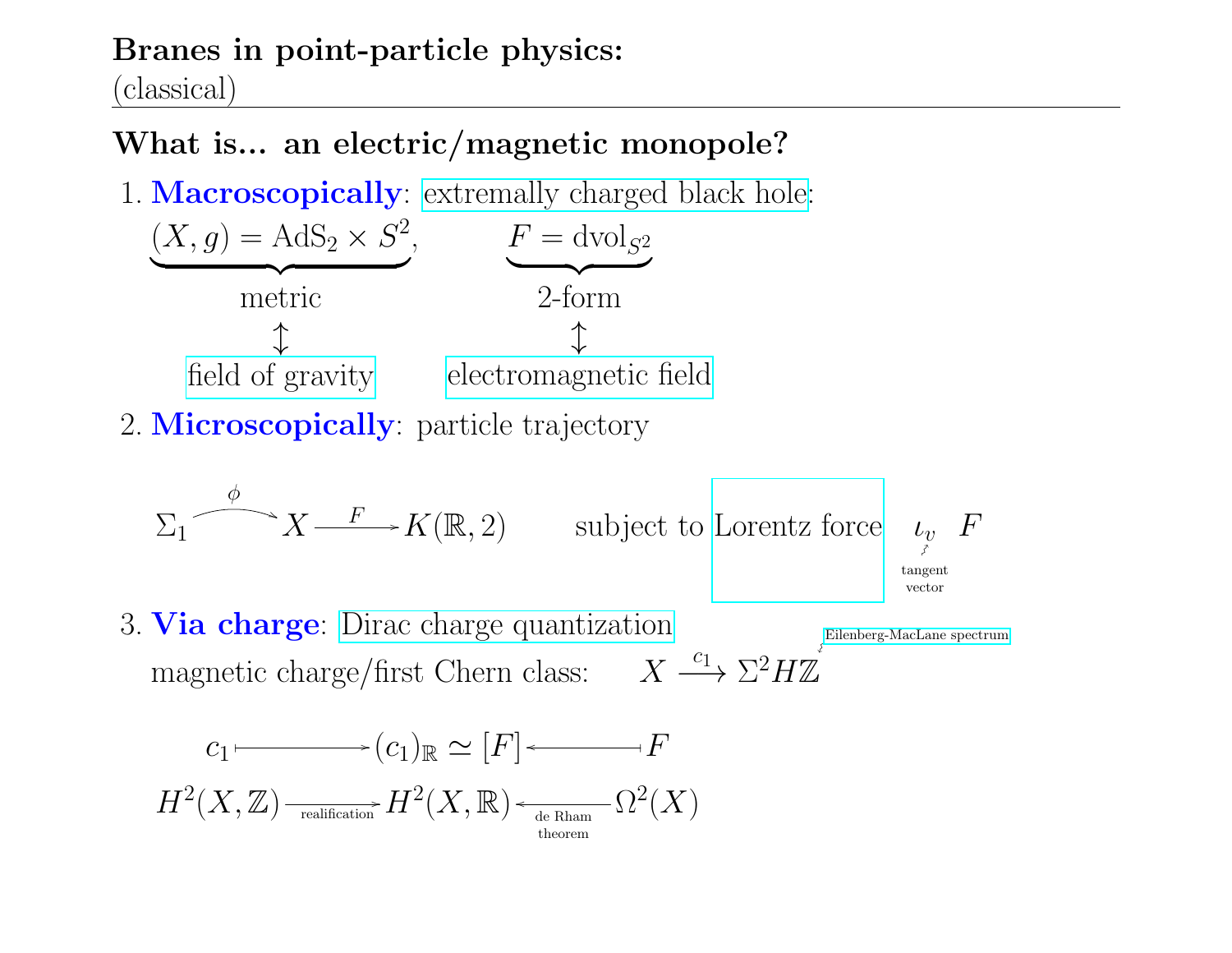## Branes in String Theory:

(plenty of [folklore,](https://ncatlab.org/nlab/show/folklore) few hard results, dust has not settled, rather a [dust storm\)](https://ncatlab.org/nlab/show/D-brane#KTheorySubtleties)

## What is... a [D-brane?](https://ncatlab.org/nlab/show/D-brane)



Therefore here we press on to discussion of M-branes  $\longrightarrow$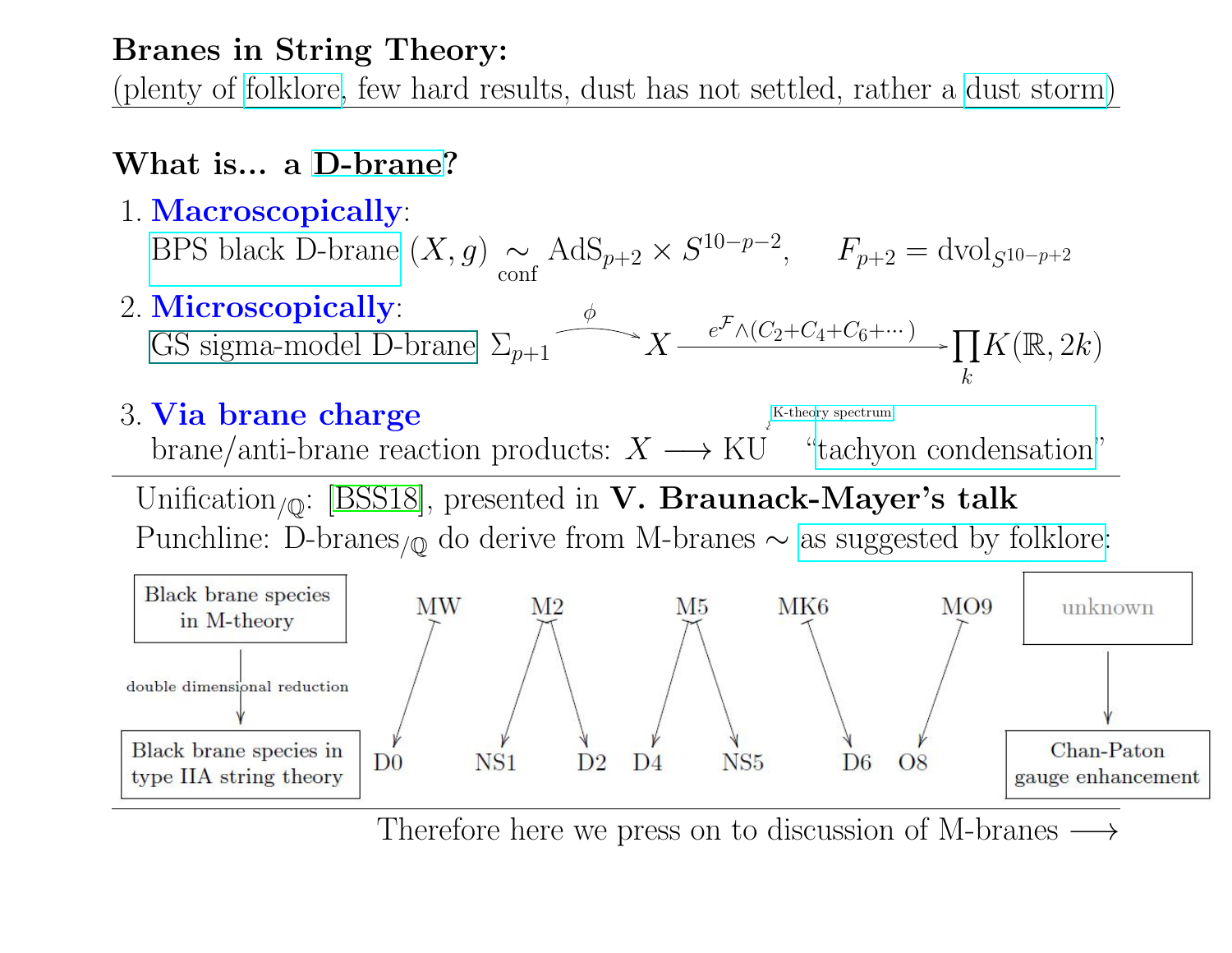## Branes in M-theory

(some folklore, but remains [key open problem of string theory,](https://ncatlab.org/nlab/show/Physical+Mathematics+and+the+Future#WeStillHaveNo) systematic attack in [\[FSS13,](#page-14-0) [FSS16a,](#page-14-1) [FSS16b,](#page-14-2) [HSS18,](#page-14-3) [BSS18\]](#page-14-4))



3. Via brane charge:  $X \longrightarrow$ ?? remaining open problem – discussed now  $\rightarrow$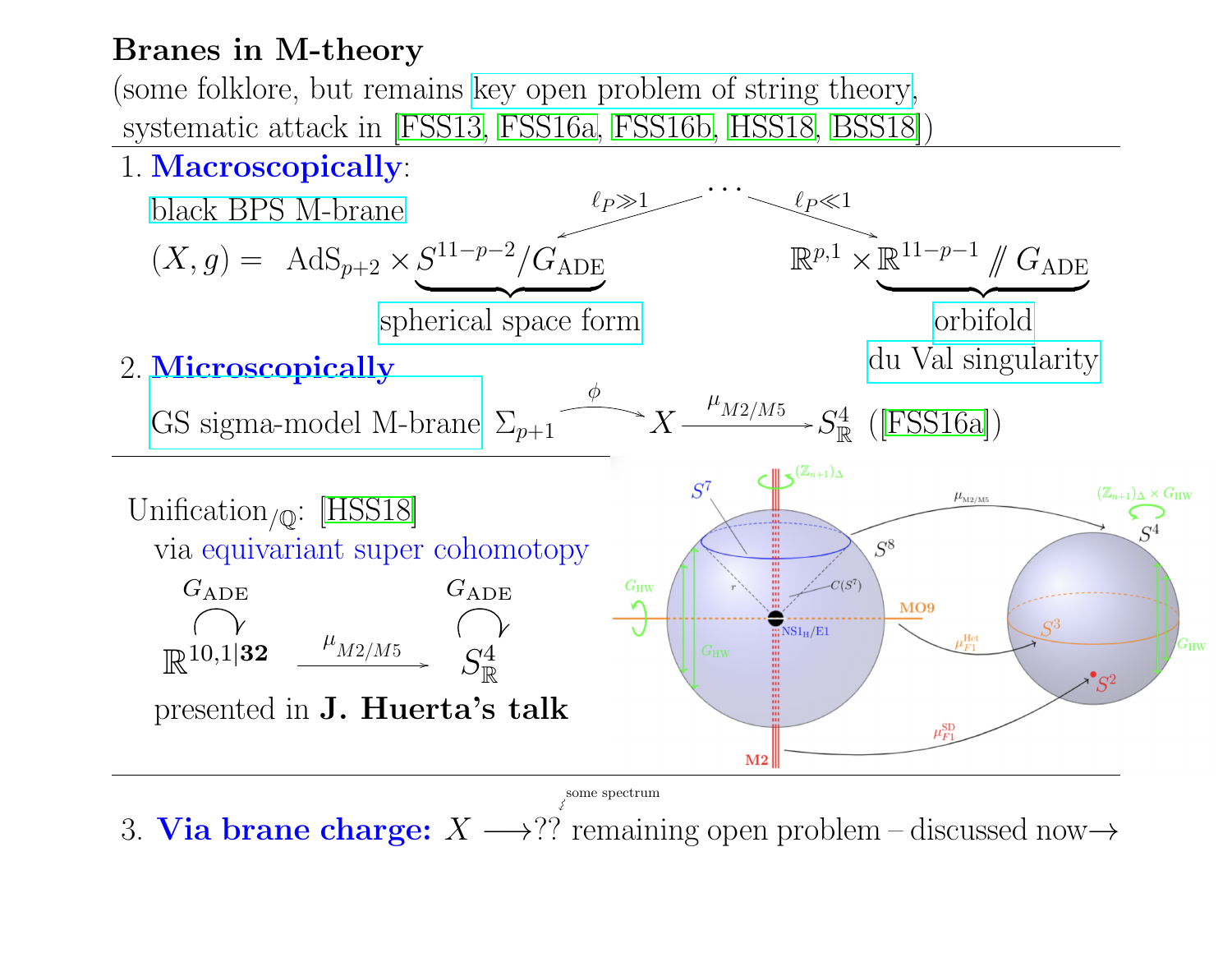#### **Brane charge** – 1st order approximation



Fundamental example: the natural numbers

$$
(C,+) = (\mathbb{N},+)
$$

charge  $c =$  number of coincident branes  $\iff$  each brane carries unit charge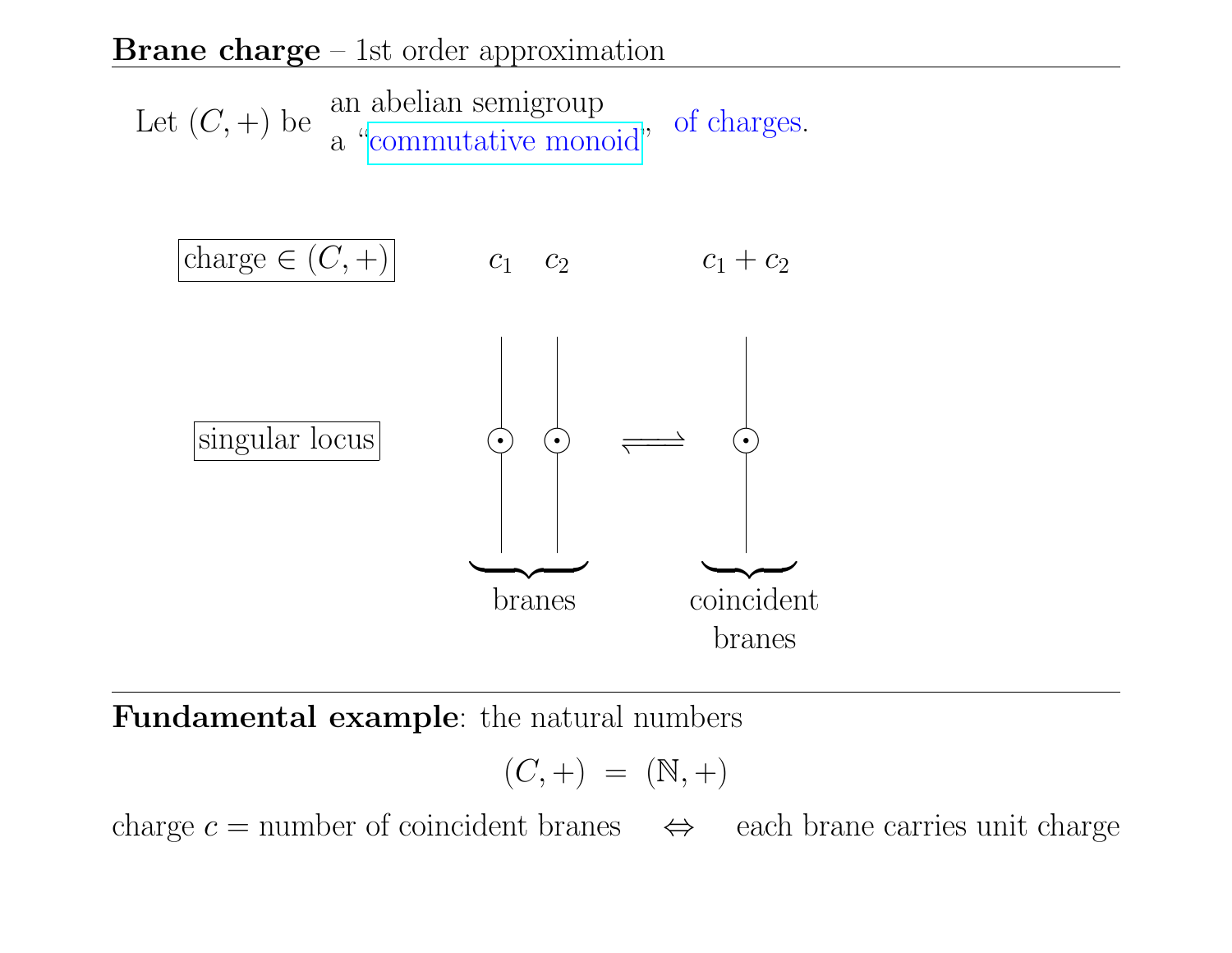### **Brane charge** – 2nd order approximation

Including anti-brane charges, hence negative brane charges, means to pass to the [abelian group completion](https://ncatlab.org/nlab/show/group+completion) of the charge monoid:

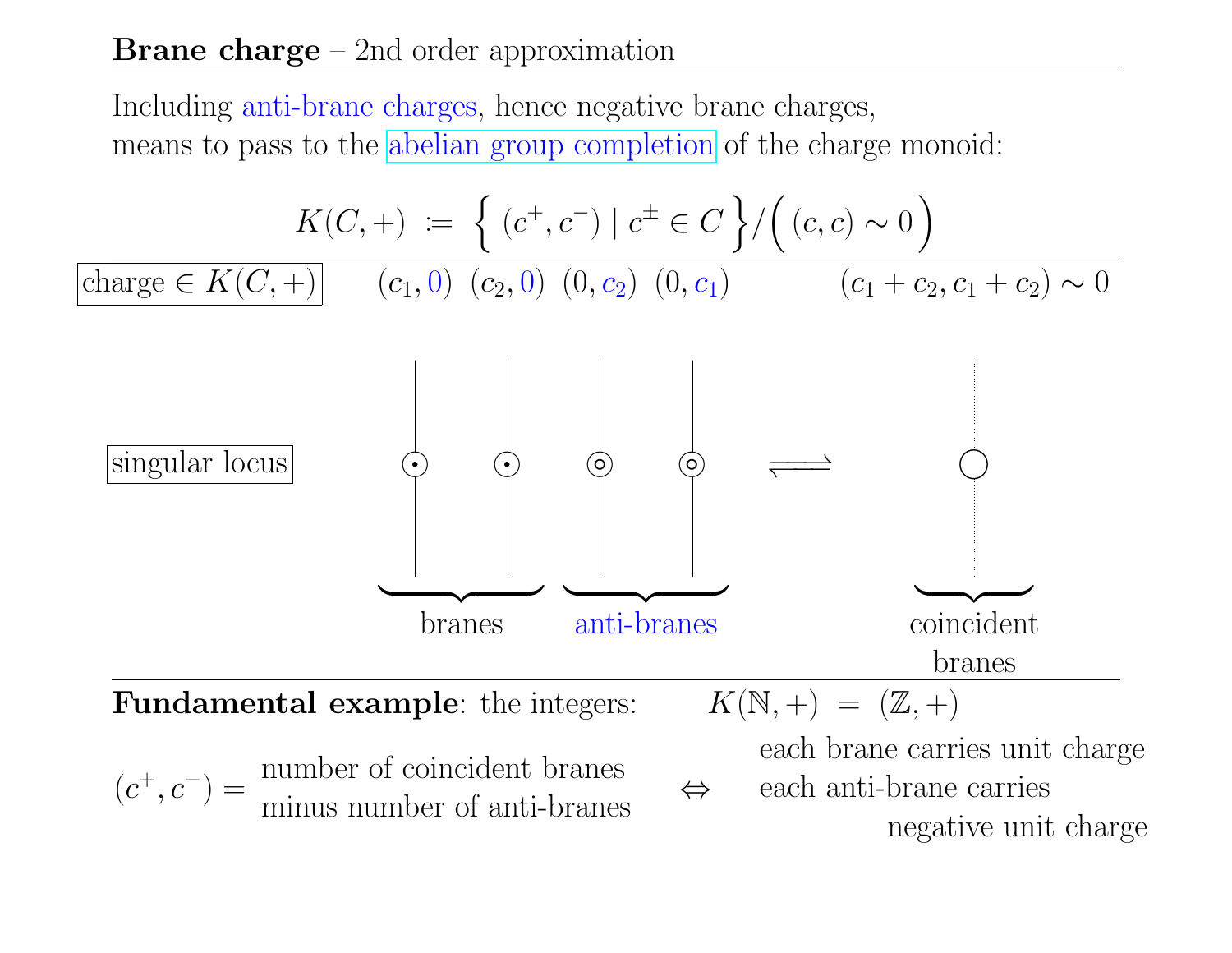The [categorification](https://ncatlab.org/nlab/show/vertical+categorification) of commutative monoid is [symmetric monoidal category](https://ncatlab.org/nlab/show/symmetric+monoidal+category)  $(C, +)$  $(\mathcal{C},\oplus)$  $(C, +) = \pi_0 (\mathcal{C}, \oplus)$ 

• Fundamental non-linear example

Finite pointed sets with disjoint unition  $(C, \oplus) = (\text{Set}^{*/}_{\text{fin}}, \square)$ this categorifies the previous example:  $\pi_0$  $\left( \text{Set}^{*/}_{\text{fin}}, \sqcup \right) \simeq (\mathbb{N}, +)$ 

• Fundamental linear example for  $\mathbb F$  a field finite-dim vector spaces with direct sum  $(\mathcal{C}, \oplus) = (\mathbb{F} \text{Vect}_{\text{fin}}, \oplus)$ this also categorifies the previous example:  $\pi_0$  $\left(\mathbb{FVect}_{\text{fin}},\oplus\right) \simeq (\mathbb{N},+)$ 

## Unified on a deeper level:

pointed sets may be regarded as the vector spaces over the ["absolute ground-field with one element"](https://ncatlab.org/nlab/show/field+with+one+element#Modules)  $\mathbb{F}$ 

$$
\left( \mathrm{Set}^{*/}_{\mathrm{fin}}, \sqcup \right) \ \simeq \ \left( \mathbb{F}_1 \mathrm{Vect}_{\mathrm{fin}}, \oplus \right)
$$

$$
\begin{array}{|l|l|}\hline \text{Spec}(\mathbb{F}) & \text{algebraic base}\\ \hline & \text{Spec}(\mathbb{Z})\\ & & \text{combinatorial}\\ \text{Spec}(\mathbb{F}_1) & \text{absolute base}\\ \hline \end{array}
$$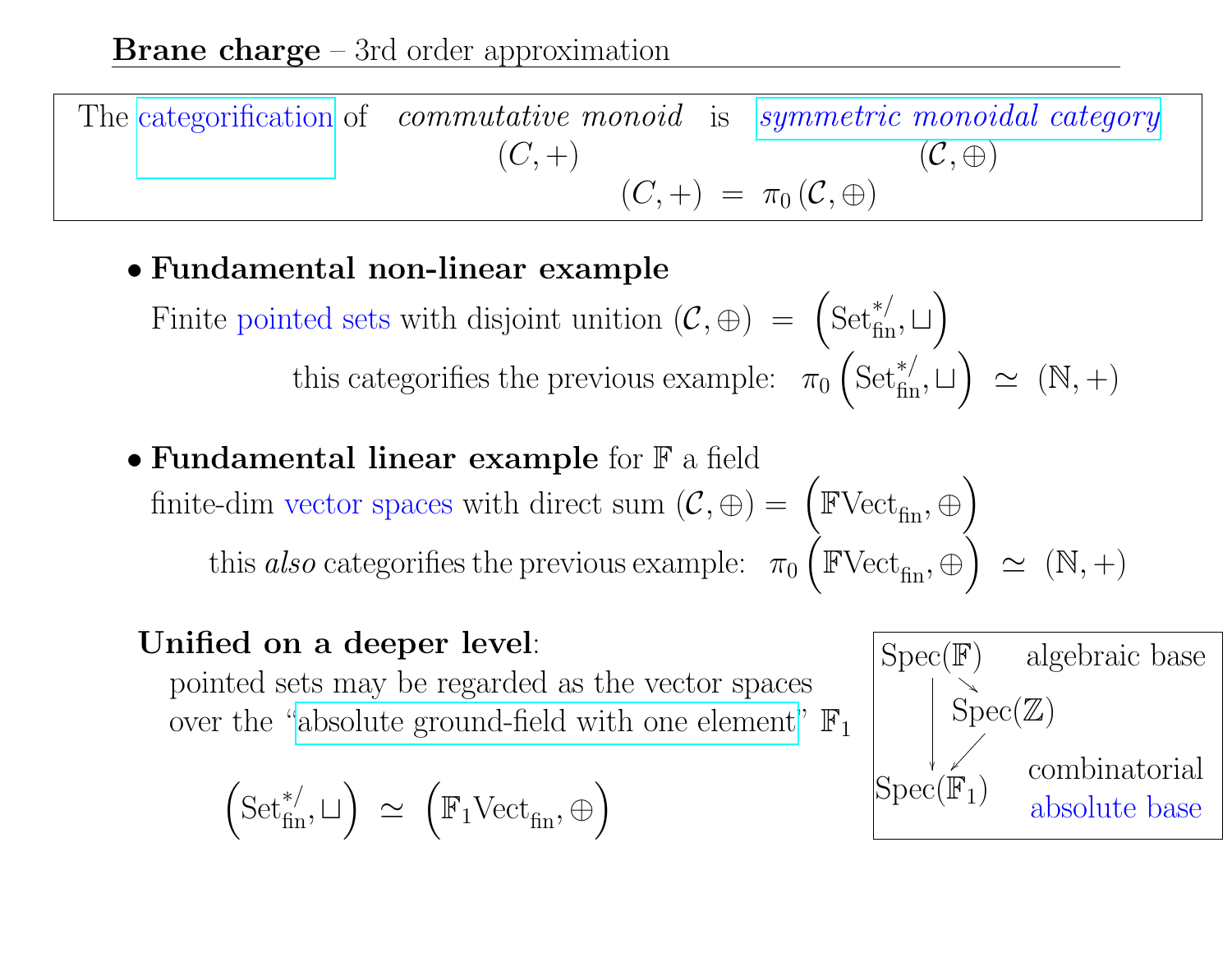## **Brane charge** in generalized cohomology

Brane/anti-brane annihilation may be varying over spacetime  $X$ 

 $\rightarrow$  enhance discrete abelian group of charges to a *space* of charges

The homotopification of *abelian group* is 
$$
\infty
$$
-loop space / spectrum  
\n $(A, +)$   
\n $(A, +) = \pi_0(A)$ 



Hence brane charge group on spacetime  $X$  is [generalized cohomology group:](https://ncatlab.org/nlab/show/generalized+(Eilenberg-Steenrod)+cohomology)

$$
\mathcal{A}(X) \; := \; \pi_0 \text{Maps} \left( \; X \; , \; \mathcal{A} \; \right)
$$

Example: D-brane/anti-D-brane bound states open string [tachyon condensation profile:](https://ncatlab.org/nlab/show/tachyon)

$$
X \longrightarrow \operatorname{KU}_{\text{K-theory spectrum}} \text{(conjecturally, or similar)}
$$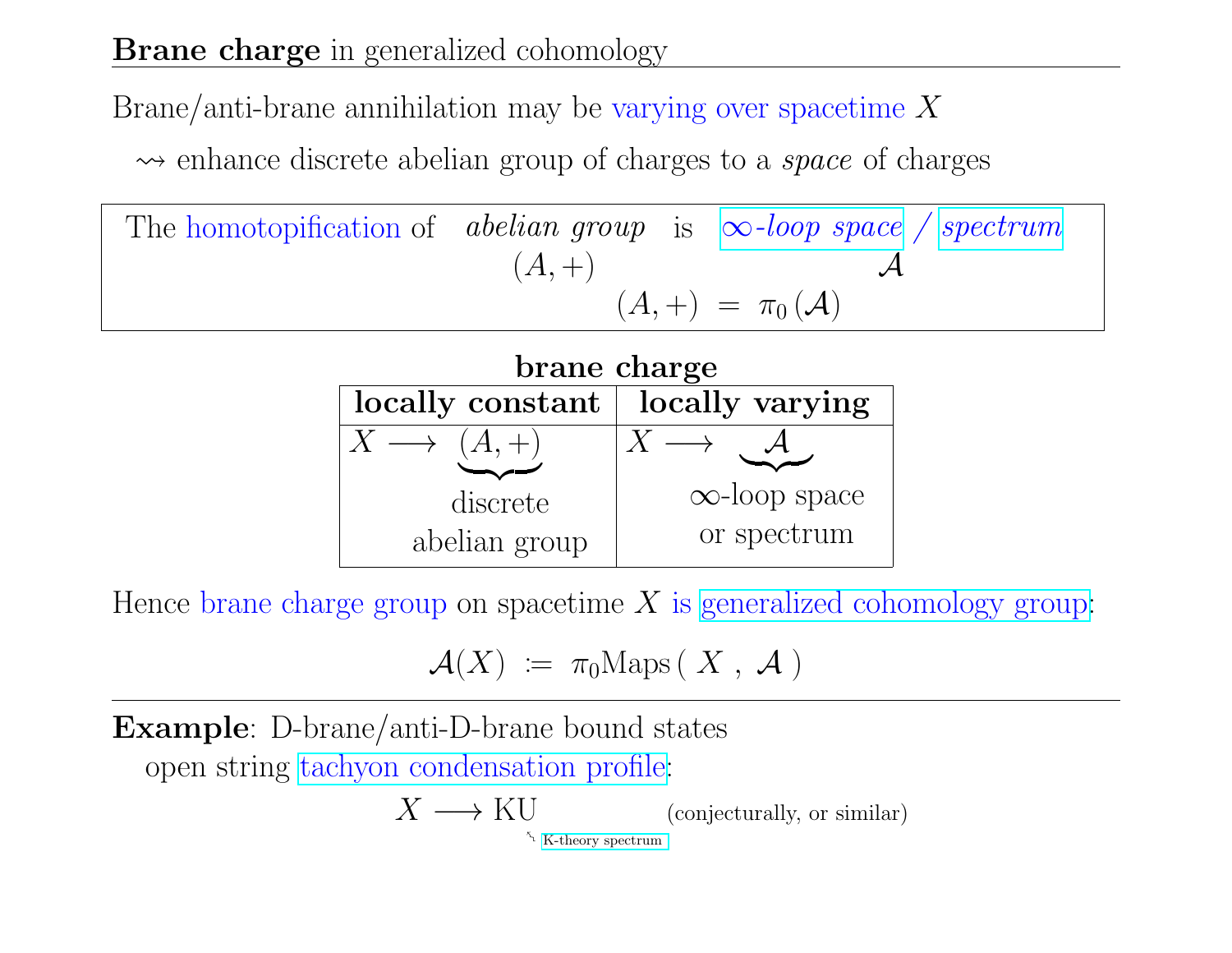## Algebraic K-Theory – locally varying brane/anti-brane annihilation



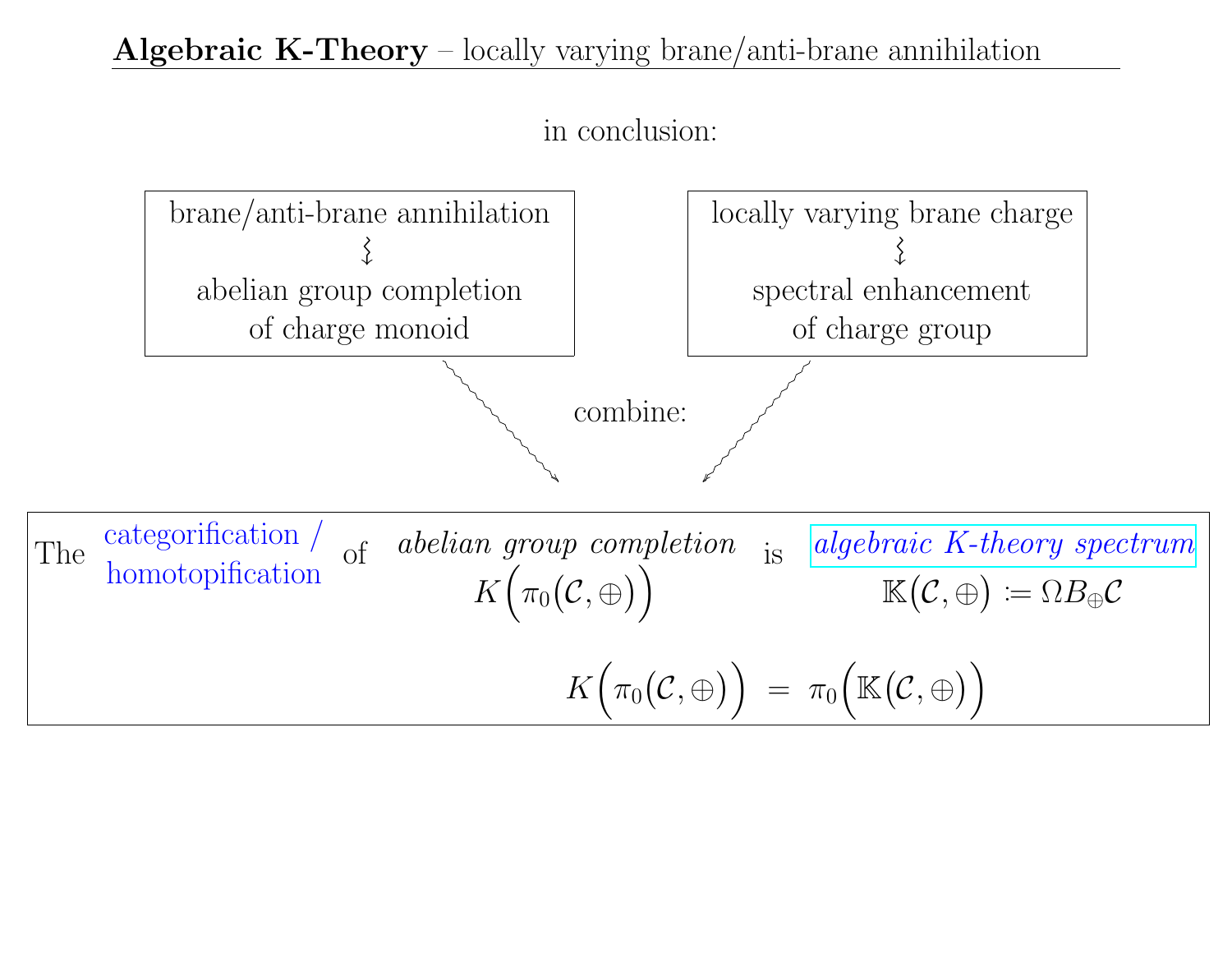• algebraic K-theory spectrum [of a field](https://ncatlab.org/nlab/show/K-theory+of+a+permutative+category#OrdinaryAlgebraicKTheoryFromPermutativeCategoryOfProjectiveModules)  $\mathbb F$ 



 $\bullet$  absolute algebraic K-theory  $K\mathbb{F}_1 \ := \ \mathbb{K}\big(\mathbb{F}_1\mathrm{Vect}_\mathrm{fin}\big) \ \simeq \ \mathbb{K}\big(\mathrm{Set}_\mathrm{fin}^{*/}\big)$ is [stable Cohomotopy theory](https://ncatlab.org/nlab/show/stable+cohomotopy) [\(Barrat-Priddy-Quillen theorem\)](https://ncatlab.org/nlab/show/stable+cohomotopy#AsAlgebraicKTheoryOverTheFieldWithOneElement):

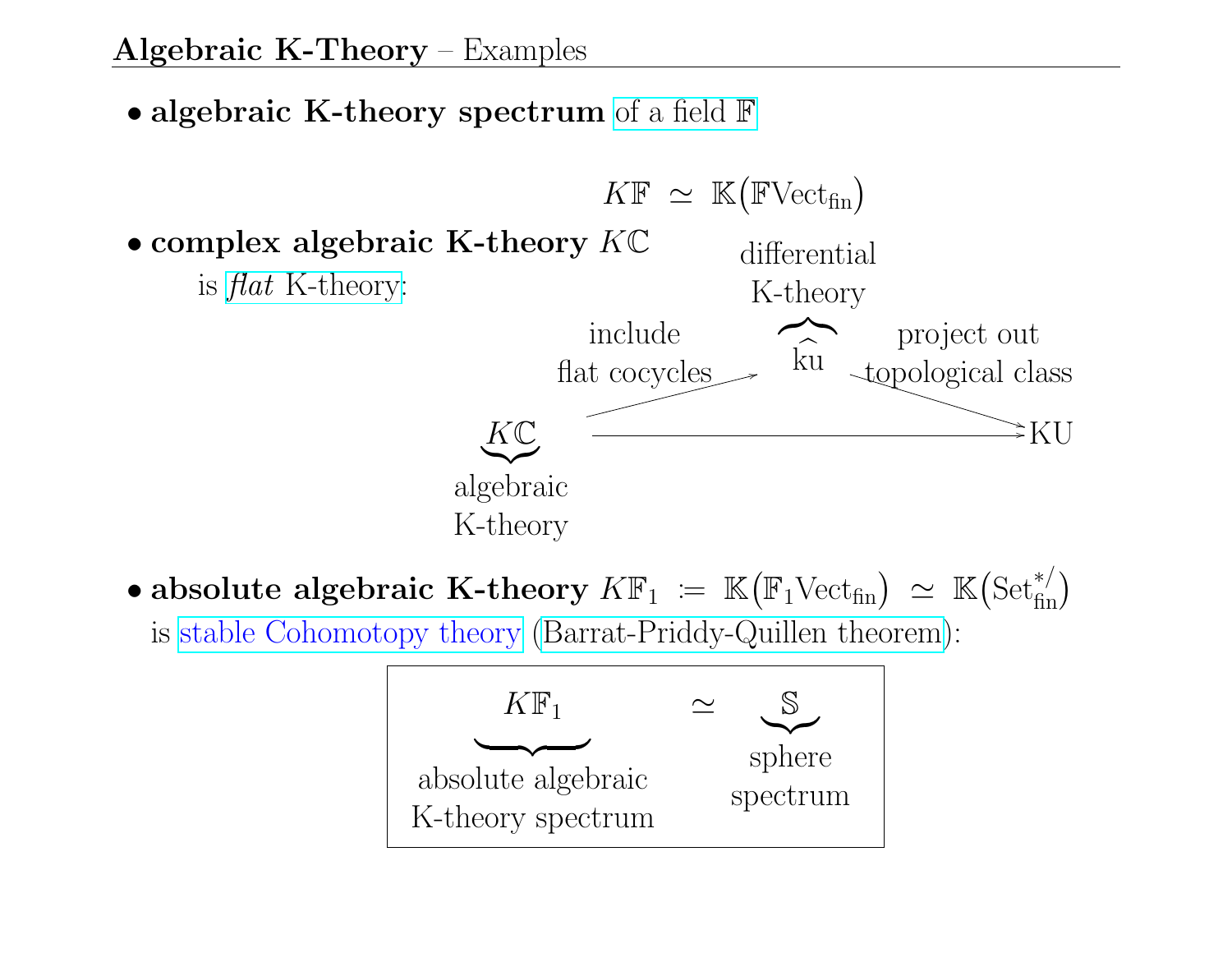**Brane charge** on Orbifolds – Equivariant generalized cohomology

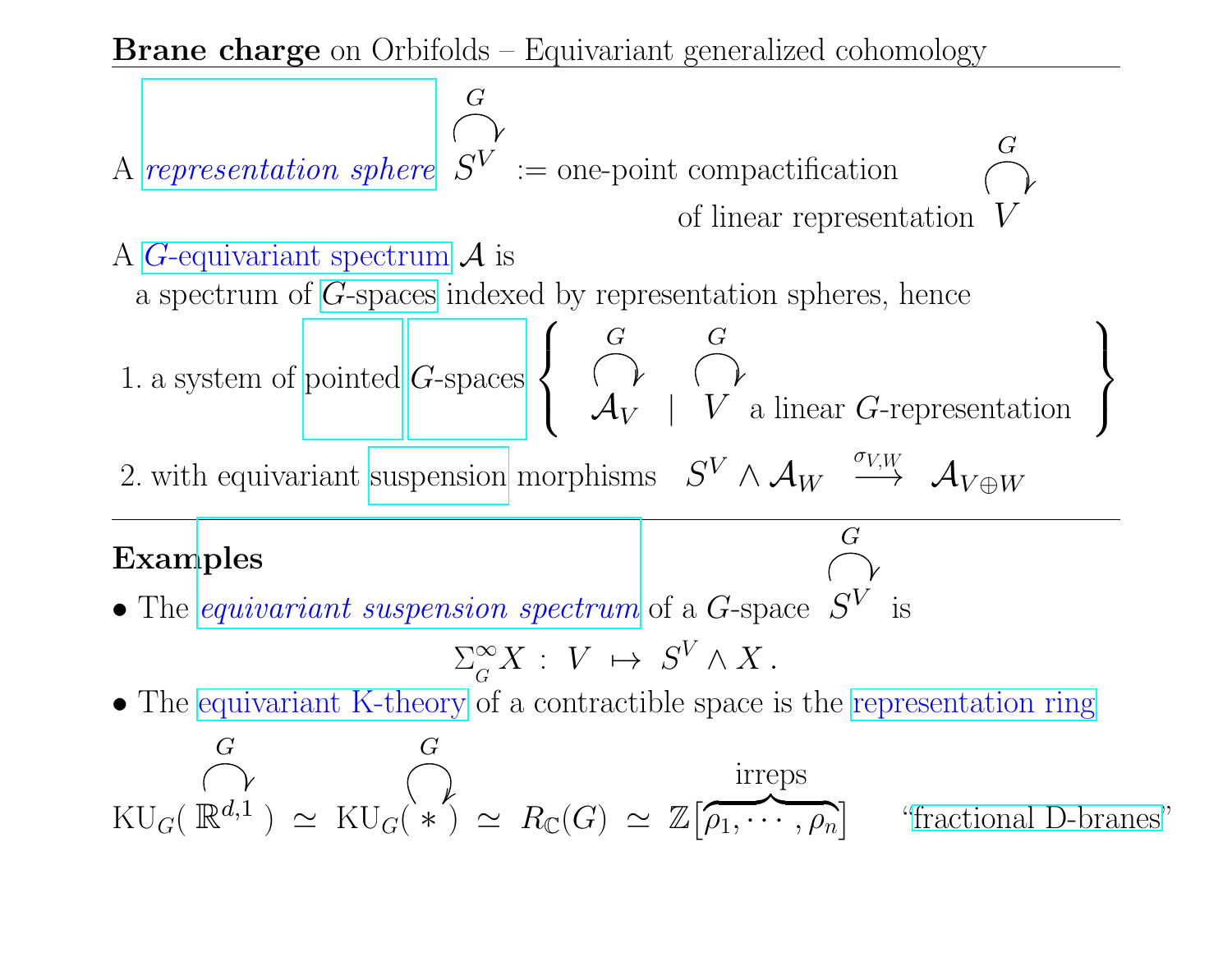## Summing it all up:

A compelling candidate for M-brane charge cohomology theory is...

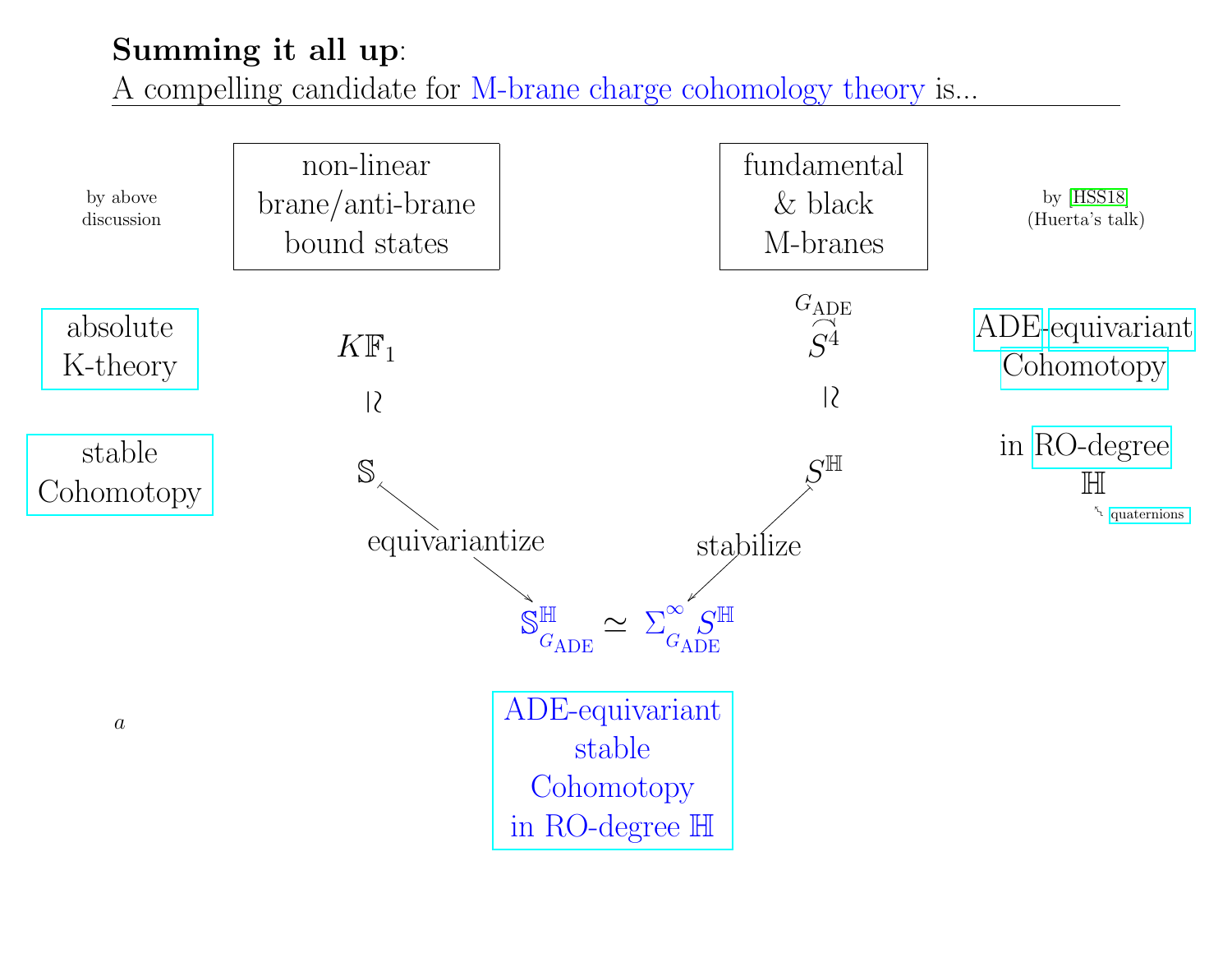

Hypothesis  $H$  predicts M-brane charge groups:



11d spacetime orbifold

How does this compare to / clarify folklore of [perturbative string theory:](https://ncatlab.org/nlab/show/string+theory)

- [intersecting](https://ncatlab.org/nlab/show/intersecting+D-brane+model) [MK6-branes](https://ncatlab.org/nlab/show/Kaluza-Klein+monopole)  $\rightsquigarrow$  [fractional D-branes](https://ncatlab.org/nlab/show/fractional+D-brane) ?
- [M-theoretic](https://ncatlab.org/nlab/show/M-theory) ["discrete torsion"](https://ncatlab.org/nlab/show/discrete+torsion)?
- [GUT](https://ncatlab.org/nlab/show/GUT) at [E-type singularities](https://ncatlab.org/nlab/show/ADE+singularity) ?
- $\bullet\;\cdot\;\cdot\;\cdot$

This is discussed in **[part II](https://ncatlab.org/schreiber/show/Equivariant+Stable+Cohomotopy+and+Branes)**.